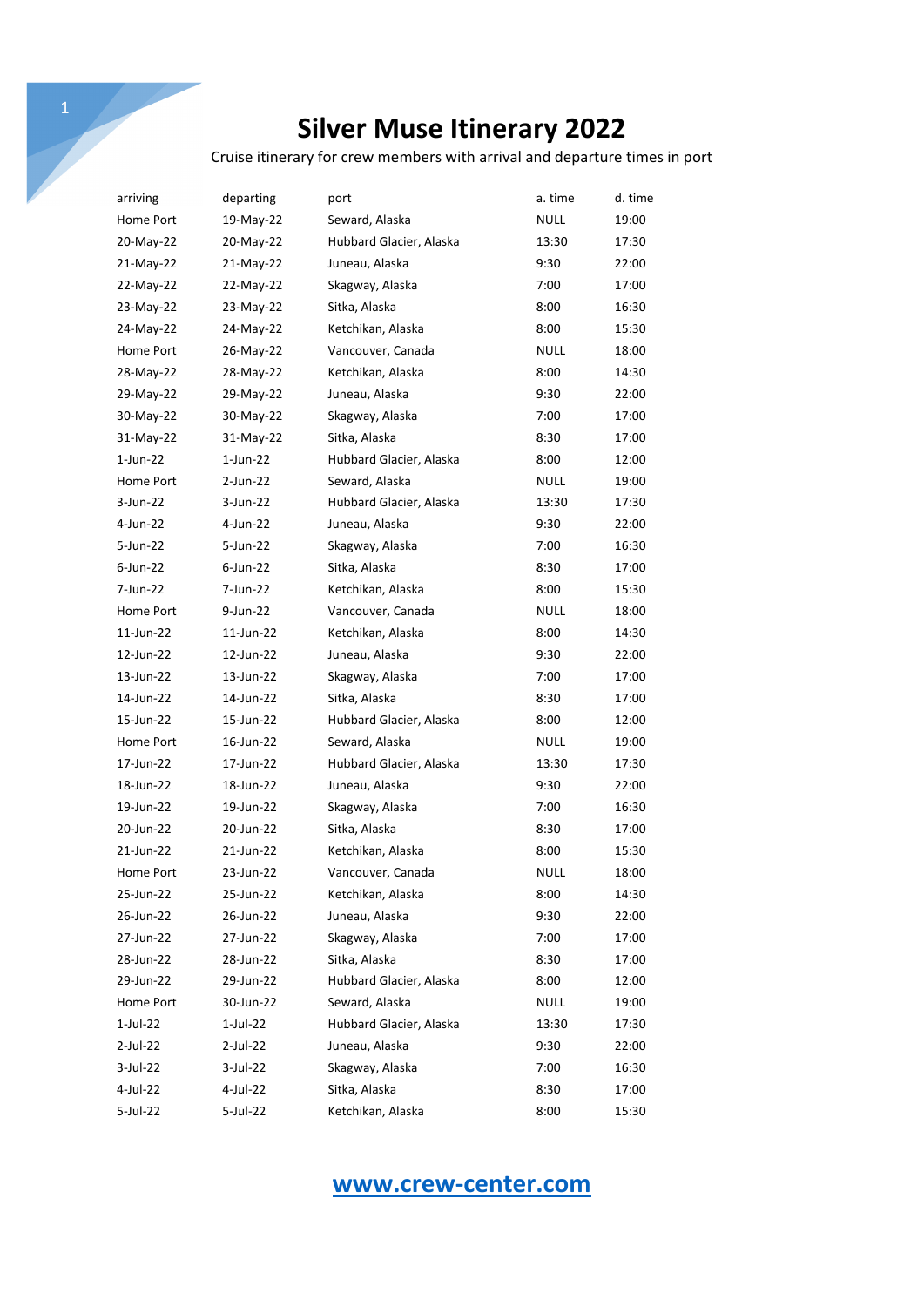Cruise itinerary for crew members with arrival and departure times in port

| $\overline{2}$ |           |                   |                                                                   |             |       |
|----------------|-----------|-------------------|-------------------------------------------------------------------|-------------|-------|
|                |           |                   | <b>Silver Muse Itinerary 2022</b>                                 |             |       |
|                |           |                   | Cruise itinerary for crew members with arrival and departure time |             |       |
| Home Port      | 7-Jul-22  | Vancouver, Canada |                                                                   | <b>NULL</b> | 18:00 |
| $9$ -Jul-22    | 9-Jul-22  | Ketchikan, Alaska |                                                                   | 8:00        | 14:30 |
| 10-Jul-22      | 10-Jul-22 | Juneau, Alaska    |                                                                   | 9:30        | 22:00 |
| 11-Jul-22      | 11-Jul-22 | Skagway, Alaska   |                                                                   | 7:00        | 17:00 |
| 12-Jul-22      | 12-Jul-22 | Sitka, Alaska     |                                                                   | 8:30        | 17:00 |
| 13-Jul-22      | 13-Jul-22 |                   | Hubbard Glacier, Alaska                                           | 8:00        | 12:00 |
| Home Port      | 14-Jul-22 | Seward, Alaska    |                                                                   | NULL        | 19:00 |
| 15-Jul-22      | 15-Jul-22 |                   | Hubbard Glacier, Alaska                                           | 13:30       | 17:30 |
| 16-Jul-22      | 16-Jul-22 | Juneau, Alaska    |                                                                   | 9:30        | 22:00 |
| 17-Jul-22      | 17-Jul-22 | Skagway, Alaska   |                                                                   | 7:00        | 16:30 |
| 18-Jul-22      | 18-Jul-22 | Sitka, Alaska     |                                                                   | 8:30        | 17:00 |
| 19-Jul-22      | 19-Jul-22 | Ketchikan, Alaska |                                                                   | 8:00        | 15:30 |
| Home Port      | 21-Jul-22 | Vancouver, Canada |                                                                   | NULL        | 18:00 |
| 23-Jul-22      | 23-Jul-22 | Ketchikan, Alaska |                                                                   | 8:00        | 14:30 |
| 24-Jul-22      | 24-Jul-22 | Juneau, Alaska    |                                                                   | 9:30        | 22:00 |
| 25-Jul-22      | 25-Jul-22 | Skagway, Alaska   |                                                                   | 7:00        | 17:00 |
| 26-Jul-22      | 26-Jul-22 | Sitka, Alaska     |                                                                   | 8:30        | 17:00 |
| 27-Jul-22      | 27-Jul-22 |                   | Hubbard Glacier, Alaska                                           | 8:00        | 12:00 |
| Home Port      | 28-Jul-22 | Seward, Alaska    |                                                                   | NULL        | 19:00 |
| 29-Jul-22      | 29-Jul-22 |                   | Hubbard Glacier, Alaska                                           | 13:30       | 17:30 |
| 30-Jul-22      | 30-Jul-22 | Juneau, Alaska    |                                                                   | 9:30        | 22:00 |
| 31-Jul-22      | 31-Jul-22 | Skagway, Alaska   |                                                                   | 7:00        | 16:30 |
| 1-Aug-22       | 1-Aug-22  | Sitka, Alaska     |                                                                   | 8:30        | 17:00 |
| $2$ -Aug-22    | 2-Aug-22  | Ketchikan, Alaska |                                                                   | 8:00        | 15:30 |
| Home Port      | 4-Aug-22  | Vancouver, Canada |                                                                   | <b>NULL</b> | 18:00 |
| 6-Aug-22       | 6-Aug-22  | Ketchikan, Alaska |                                                                   | 8:00        | 14:30 |
| 7-Aug-22       | 7-Aug-22  | Juneau, Alaska    |                                                                   | 9:30        | 22:00 |
| 8-Aug-22       | 8-Aug-22  | Skagway, Alaska   |                                                                   | 7:00        | 17:00 |
| $9-Aug-22$     | 9-Aug-22  | Sitka, Alaska     |                                                                   | 8:30        | 17:00 |
| 10-Aug-22      | 10-Aug-22 |                   | Hubbard Glacier, Alaska                                           | 8:00        | 12:00 |
| Home Port      | 11-Aug-22 | Seward, Alaska    |                                                                   | <b>NULL</b> | 19:00 |
| 12-Aug-22      | 12-Aug-22 |                   | Hubbard Glacier, Alaska                                           | 13:30       | 17:30 |
| 13-Aug-22      | 13-Aug-22 | Juneau, Alaska    |                                                                   | 9:30        | 22:00 |
| 14-Aug-22      | 14-Aug-22 | Skagway, Alaska   |                                                                   | 7:00        | 16:30 |
| 15-Aug-22      | 15-Aug-22 | Sitka, Alaska     |                                                                   | 8:30        | 17:00 |
| 16-Aug-22      | 16-Aug-22 | Ketchikan, Alaska |                                                                   | 8:00        | 15:30 |
| Home Port      | 18-Aug-22 | Vancouver, Canada |                                                                   | <b>NULL</b> | 18:00 |
| 20-Aug-22      | 20-Aug-22 | Ketchikan, Alaska |                                                                   | 8:00        | 14:30 |
| 21-Aug-22      | 21-Aug-22 | Juneau, Alaska    |                                                                   | 9:30        | 22:00 |
| 22-Aug-22      | 22-Aug-22 | Skagway, Alaska   |                                                                   | 7:00        | 17:00 |
| 23-Aug-22      | 23-Aug-22 | Sitka, Alaska     |                                                                   | 8:30        | 17:00 |
| 24-Aug-22      | 24-Aug-22 |                   | Hubbard Glacier, Alaska                                           | 8:00        | 12:00 |
| Home Port      | 25-Aug-22 | Seward, Alaska    |                                                                   | <b>NULL</b> | 19:00 |

## **www.crew-center.com**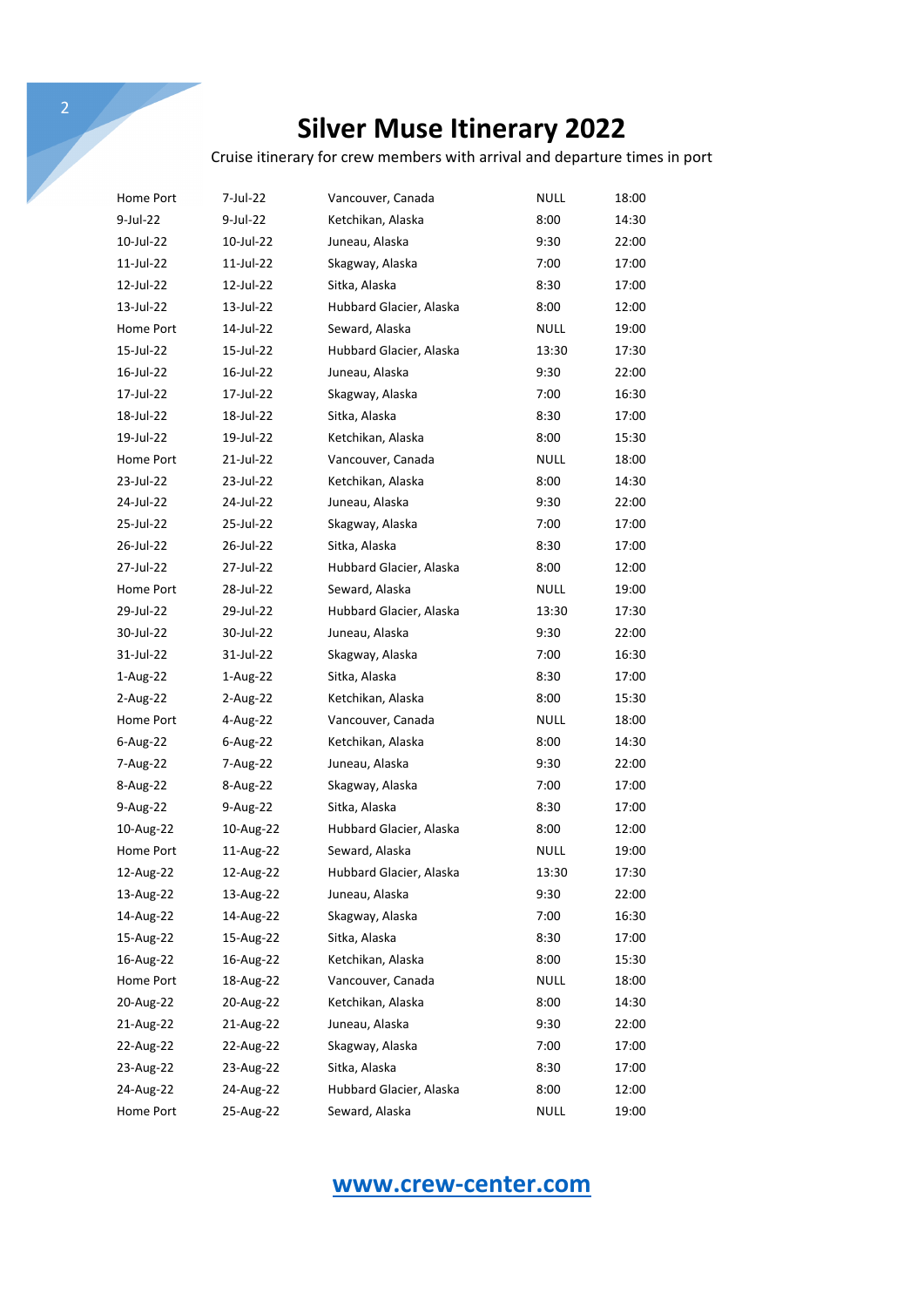Cruise itinerary for crew members with arrival and departure times in port

| 26-Aug-22 | 26-Aug-22  | Hubbard Glacier, Alaska | 13:30       | 17:30 |
|-----------|------------|-------------------------|-------------|-------|
| 27-Aug-22 | 27-Aug-22  | Juneau, Alaska          | 9:30        | 22:00 |
| 28-Aug-22 | 28-Aug-22  | Skagway, Alaska         | 7:00        | 16:30 |
| 29-Aug-22 | 29-Aug-22  | Sitka, Alaska           | 8:30        | 17:00 |
| 30-Aug-22 | 30-Aug-22  | Ketchikan, Alaska       | 8:00        | 15:30 |
| Home Port | $1-Sep-22$ | Vancouver, Canada       | NULL        | 18:00 |
| 3-Sep-22  | 3-Sep-22   | Ketchikan, Alaska       | 8:00        | 14:30 |
| 4-Sep-22  | 4-Sep-22   | Juneau, Alaska          | 9:30        | 22:00 |
| 5-Sep-22  | 5-Sep-22   | Skagway, Alaska         | 7:00        | 17:00 |
| 6-Sep-22  | 6-Sep-22   | Sitka, Alaska           | 8:30        | 17:00 |
| 7-Sep-22  | 7-Sep-22   | Hubbard Glacier, Alaska | 8:00        | 12:00 |
| 8-Sep-22  | 8-Sep-22   | Seward, Alaska          | 7:00        | 19:00 |
| 9-Sep-22  | 9-Sep-22   | Kodiak, Alaska          | 9:00        | 15:00 |
| 11-Sep-22 | 11-Sep-22  | Dutch Harbor, Alaska    | 8:00        | 14:00 |
| 16-Sep-22 | 16-Sep-22  | Petropavlovsk, Russia   | 7:00        | 20:00 |
| 19-Sep-22 | 19-Sep-22  | Kushiro, Japan          | 7:00        | 17:00 |
| 21-Sep-22 | 21-Sep-22  | Yokohama, Japan         | 8:00        | 23:59 |
| Home Port | 23-Sep-22  | Kobe/Osaka, Japan       | NULL        | 23:00 |
| 25-Sep-22 | 25-Sep-22  | Kagoshima, Japan        | 8:00        | 18:00 |
| 26-Sep-22 | 26-Sep-22  | Nagasaki, Japan         | 8:00        | 18:00 |
| 27-Sep-22 | 27-Sep-22  | Busan, South Korea      | 8:00        | 23:30 |
| 29-Sep-22 | 29-Sep-22  | Kanazawa, Japan         | 8:00        | 19:00 |
| 30-Sep-22 | 30-Sep-22  | Niigata, Japan          | 8:00        | 23:00 |
| 1-Oct-22  | 1-Oct-22   | Akita, Japan            | 8:00        | 18:00 |
| 2-Oct-22  | 2-Oct-22   | Aomori, Japan           | 8:00        | 23:00 |
| 3-Oct-22  | 3-Oct-22   | Hakodate, Japan         | 8:00        | 18:00 |
| 5-Oct-22  | 5-Oct-22   | Tokyo, Japan            | 8:00        | 23:59 |
| Home Port | 7-Oct-22   | Kobe/Osaka, Japan       | NULL        | 23:00 |
| 9-Oct-22  | 9-Oct-22   | Kagoshima, Japan        | 8:00        | 18:00 |
| 10-Oct-22 | 10-Oct-22  | Nagasaki, Japan         | 8:00        | 18:00 |
| 11-Oct-22 | 11-Oct-22  | Busan, South Korea      | 8:00        | 23:30 |
| 13-Oct-22 | 13-Oct-22  | Kanazawa, Japan         | 8:00        | 19:00 |
| 14-Oct-22 | 14-Oct-22  | Niigata, Japan          | 8:00        | 23:00 |
| 15-Oct-22 | 15-Oct-22  | Akita, Japan            | 8:00        | 18:00 |
| 16-Oct-22 | 16-Oct-22  | Aomori, Japan           | 8:00        | 23:00 |
| 17-Oct-22 | 17-Oct-22  | Hakodate, Japan         | 6:00        | 18:00 |
| 19-Oct-22 | 19-Oct-22  | Tokyo, Japan            | 8:00        | 23:59 |
| Home Port | 21-Oct-22  | Kobe/Osaka, Japan       | <b>NULL</b> | 23:00 |
| 23-Oct-22 | 23-Oct-22  | Kagoshima, Japan        | 8:00        | 18:00 |
| 24-Oct-22 | 24-Oct-22  | Nagasaki, Japan         | 8:00        | 18:00 |
| 25-Oct-22 | 25-Oct-22  | Busan, South Korea      | 8:00        | 23:30 |
| 27-Oct-22 | 27-Oct-22  | Kanazawa, Japan         | 8:00        | 19:00 |
| 28-Oct-22 | 28-Oct-22  | Niigata, Japan          | 8:00        | 23:00 |

## **www.crew-center.com**